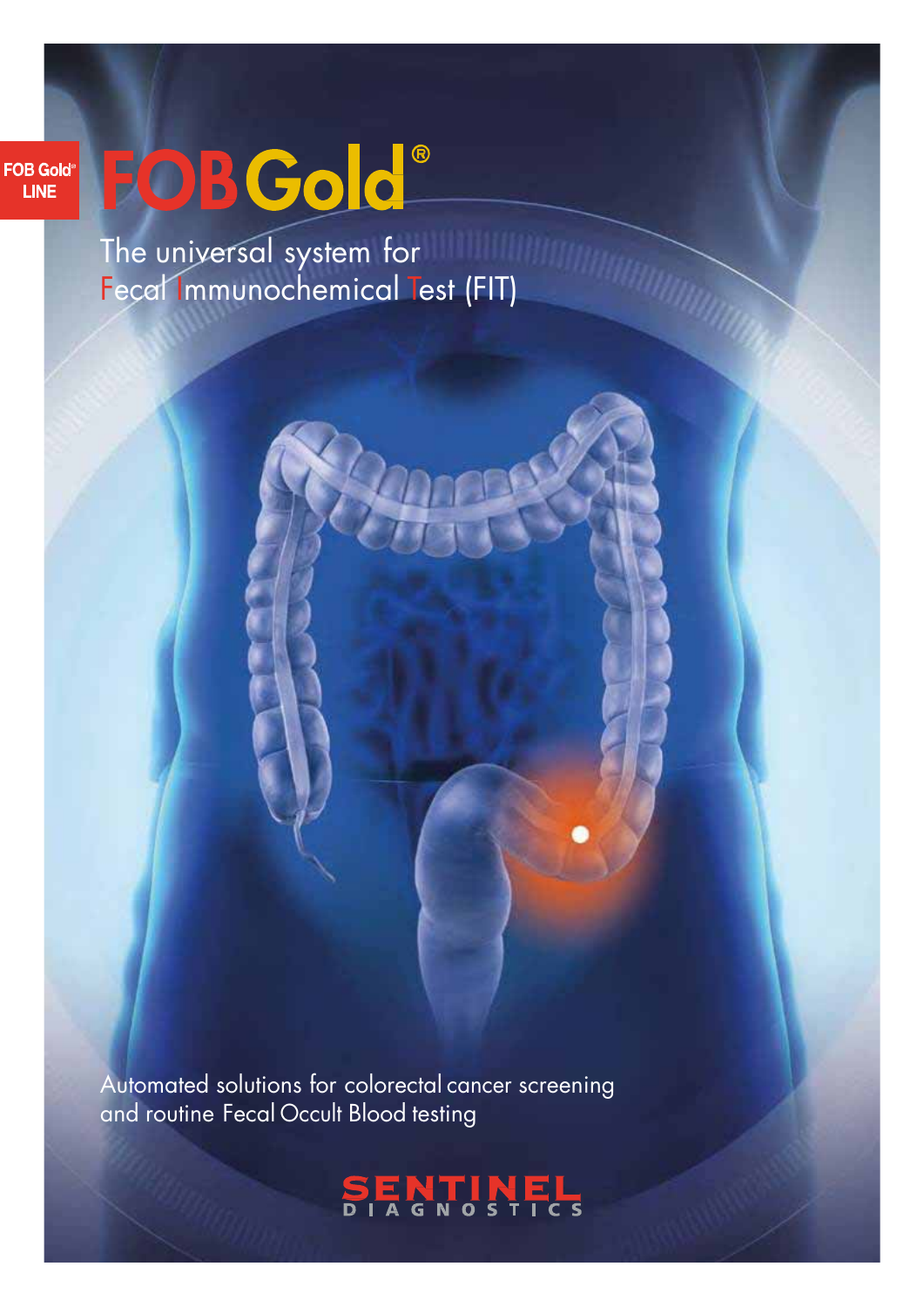#### **FOB Gold**<sup>®</sup> **LINE**

## FOBGold®

FOB Gold® System The FOB Gold® System is an automated immunochemical test suitable for all clinical chemistry analyzers.



The FOB Gold® System is a unique and complete solution which comprises a tube for sample collection and a next-generation immunological latex reagent for the detection of Fecal Occult Blood.

#### ADVANTAGES

- Automated solutions for FIT in routine and screening use.
- Universal collection tube for a direct and immediate fit on your clinical chemistry analyzer.
- Quantitative test for human hemoglobin in feces.
- 15 years of experience of FOB automated testing on Clinical Chemistry analyzers.

#### PLEASE ENQUIRY FOR THE LIST OF VALIDATED CE MARKED APPLICATIONS ON CLINICAL CHEMISTRY ANALYZERS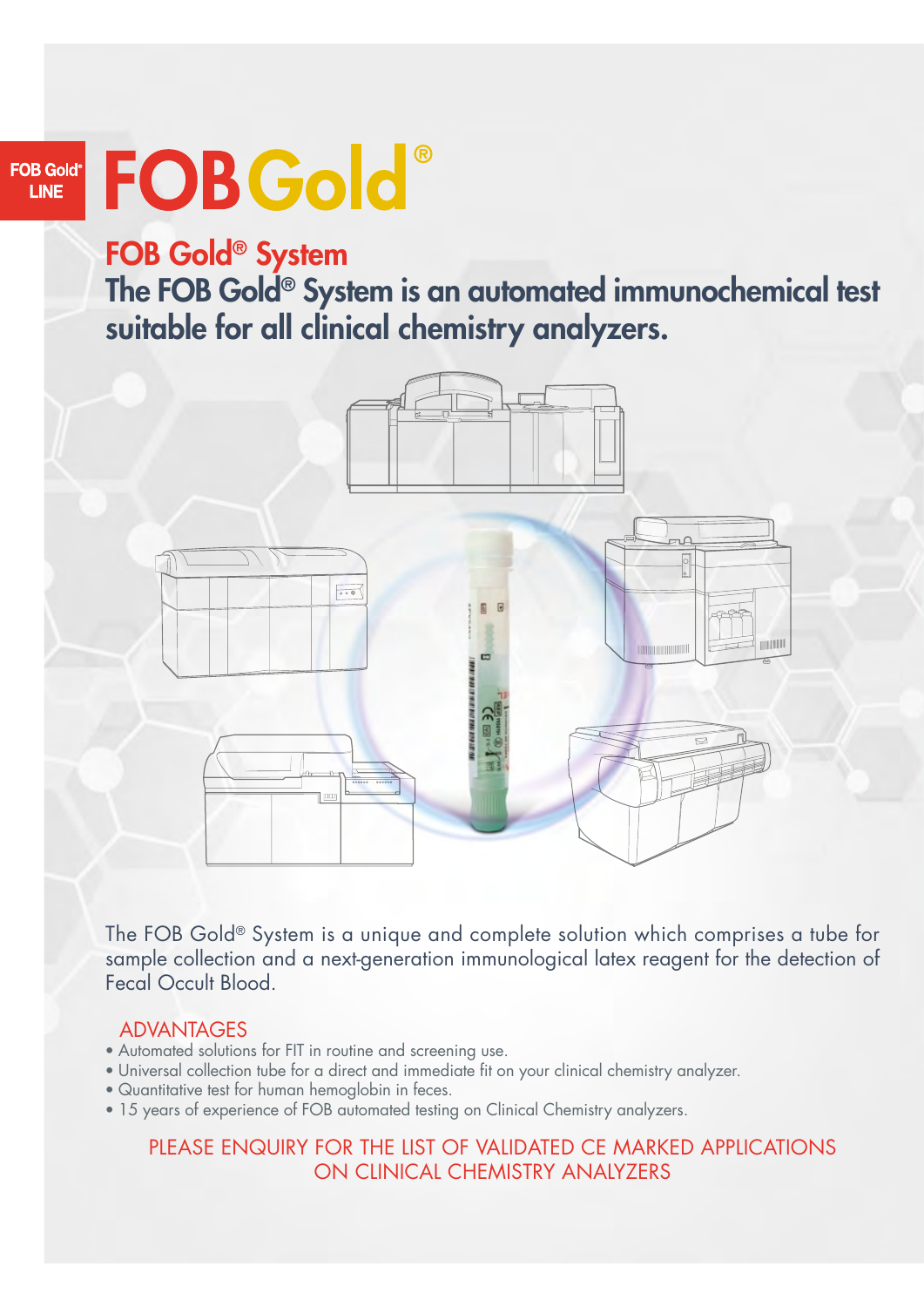## FOB Gold® NG Wide Reagent Next Generation latex immunological reagent.

#### FEATURES & ANALYTICAL ADVANTAGES

- Latex agglutination assay and turbidimetric reading.
- Liquid ready to use reagent.
- High specific reagent to human hemoglobin and lower gastrointestinal bleeding.
- High sensitive reagent to small amounts of blood in feces.
- Prolonged on board stability of the reagent: up to 30 days
- No dietary restrictions nor drug interference.



### FOB Gold® Calibrator & Controls

#### FEATURES & ANALYTICAL ADVANTAGES

- Liquid and ready to use.
- Extended calibration stability.
- 

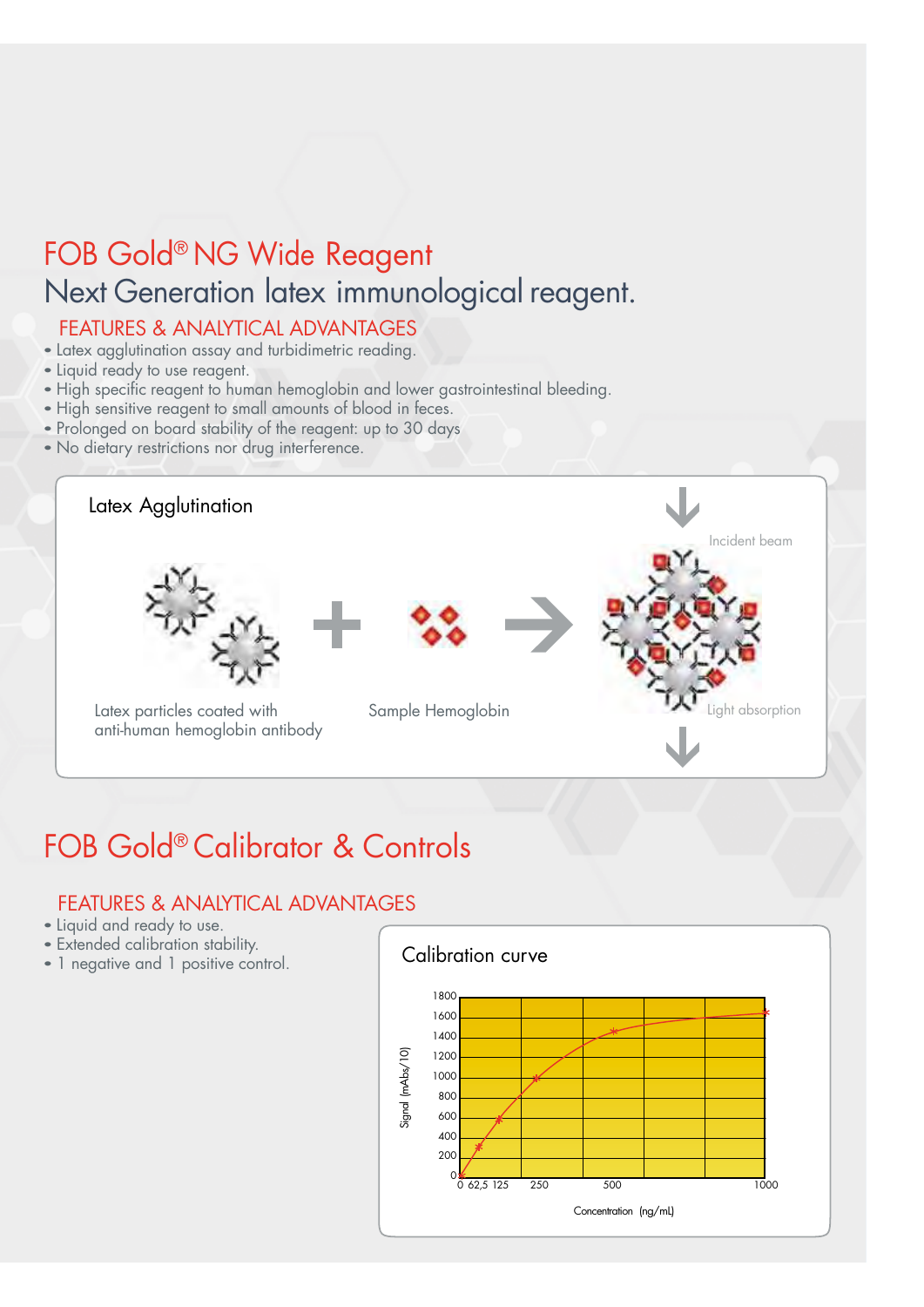## **FOB Gold<sup>®</sup>** Tube

Unique "2 in 1" collection tube for standardized stool sampling and direct analysis on Clinical Chemistry analyzers.

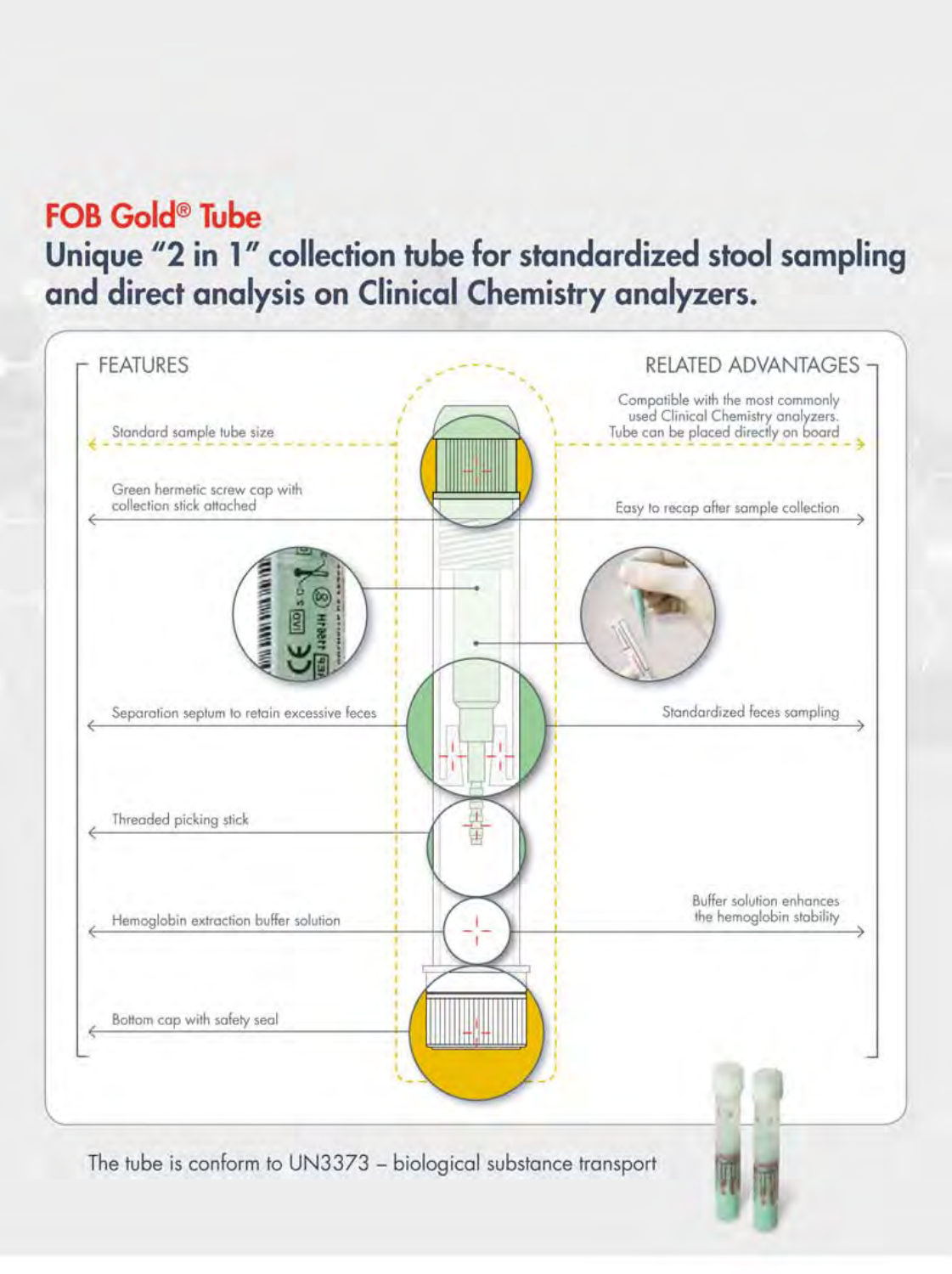### FOB Gold® Tube From sampling to analysis.